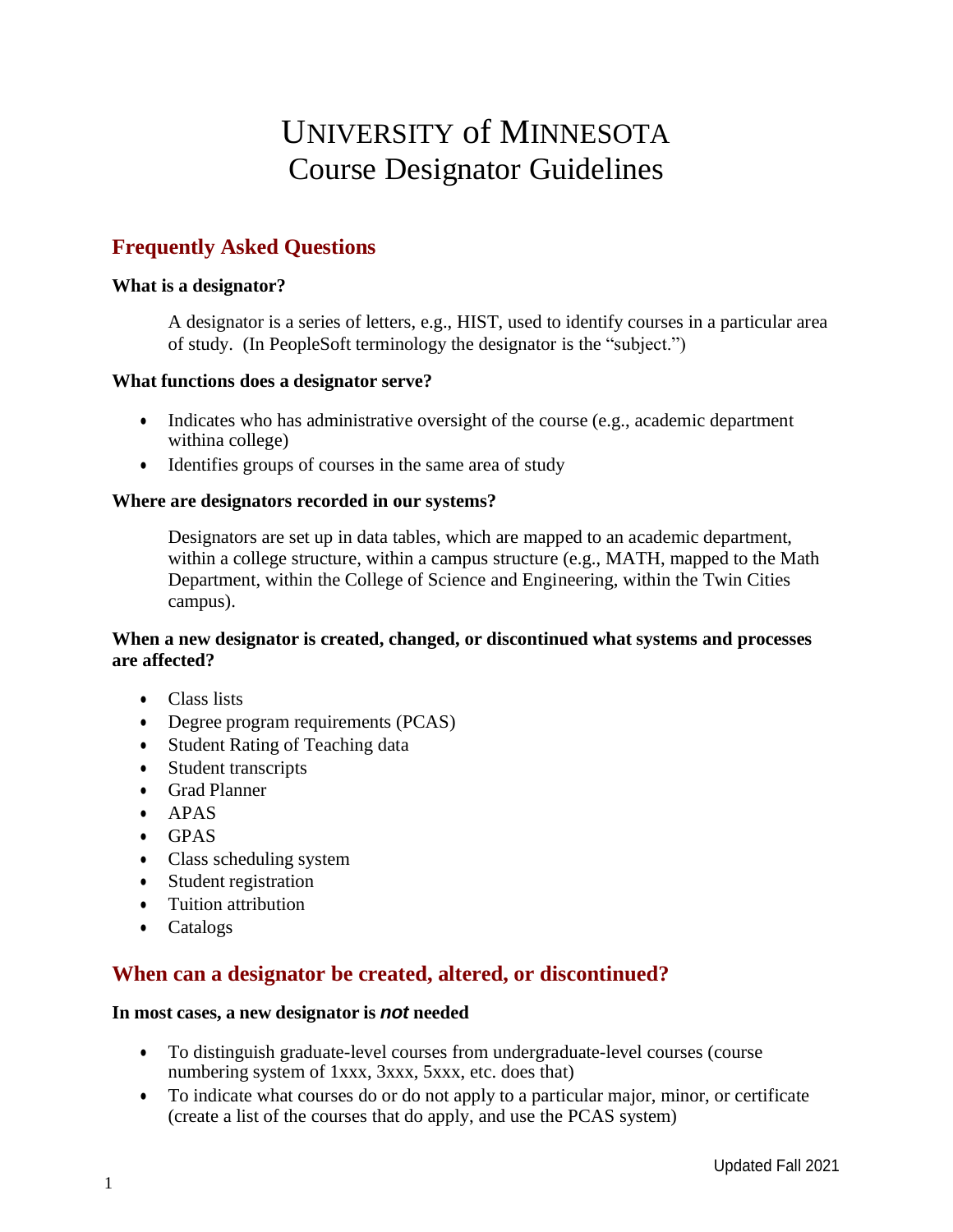- For ephemeral or experimental courses (use an existing designator and topics title)
- Solely because a department changed its name; if the existing designator is still appropriate to the field of study, there is no need to change the designator
- To indicate a subfield of study within an existing field (course title can do that)
- To move tuition around (departments and colleges can do this via the financial system)
- At the beginning stages of an emerging discipline (e.g., nanotechnology) for a limited number of courses; a topics titles using an existing designator would be more appropriate initially
- To use as a pass-through for specific courses we contract with another institution to provide (e.g., U of M doesn't offer Persian, so we would not set up a Persian designator; our students can enroll through CIC course-share), if we already have a general passthrough designator (e.g., FOST) to manage such courses
- To indicate the location (e.g., Toledo) of a study abroad program (course title could do that)
- To help students find courses in a particular topic (Google and course-search and other on-line tools, as well as departmental web sites can help students to find courses about the Holocaust or Korean film or women's nutrition in South America)
- For a very small number of courses (instead, use an existing designator with a descriptive title)

#### **In general, implementing new designators** *may be* **appropriate when**

- An emerging field has grown into a robust discipline of its own (e.g., Sustainability Studies)
- A new campus-wide (cross-collegiate) or college-wide program has emerged, and needs a campus-wide or college-wide designator, and no such designator exists (e.g., GCC).
- Cross-departmental courses within a college (e.g., CLA, could be offered under the CLA designator)
- Grouping courses to manage U of M student enrollment in particular programs offered elsewhere where the U of M contracts with other entities, but students register through the U of M and credit is transcripted as U of M credit (e.g., the CIC course-share, HECUA programs, FOST)

## **Departmental Use of Designators**

#### **When should a department have multiple designators?**

• To differentiate between unrelated fields that fall under the same department. An example being, French and Italian, where two different designators makes sense for one department. Another example is Geography, which has GEOG and GIS